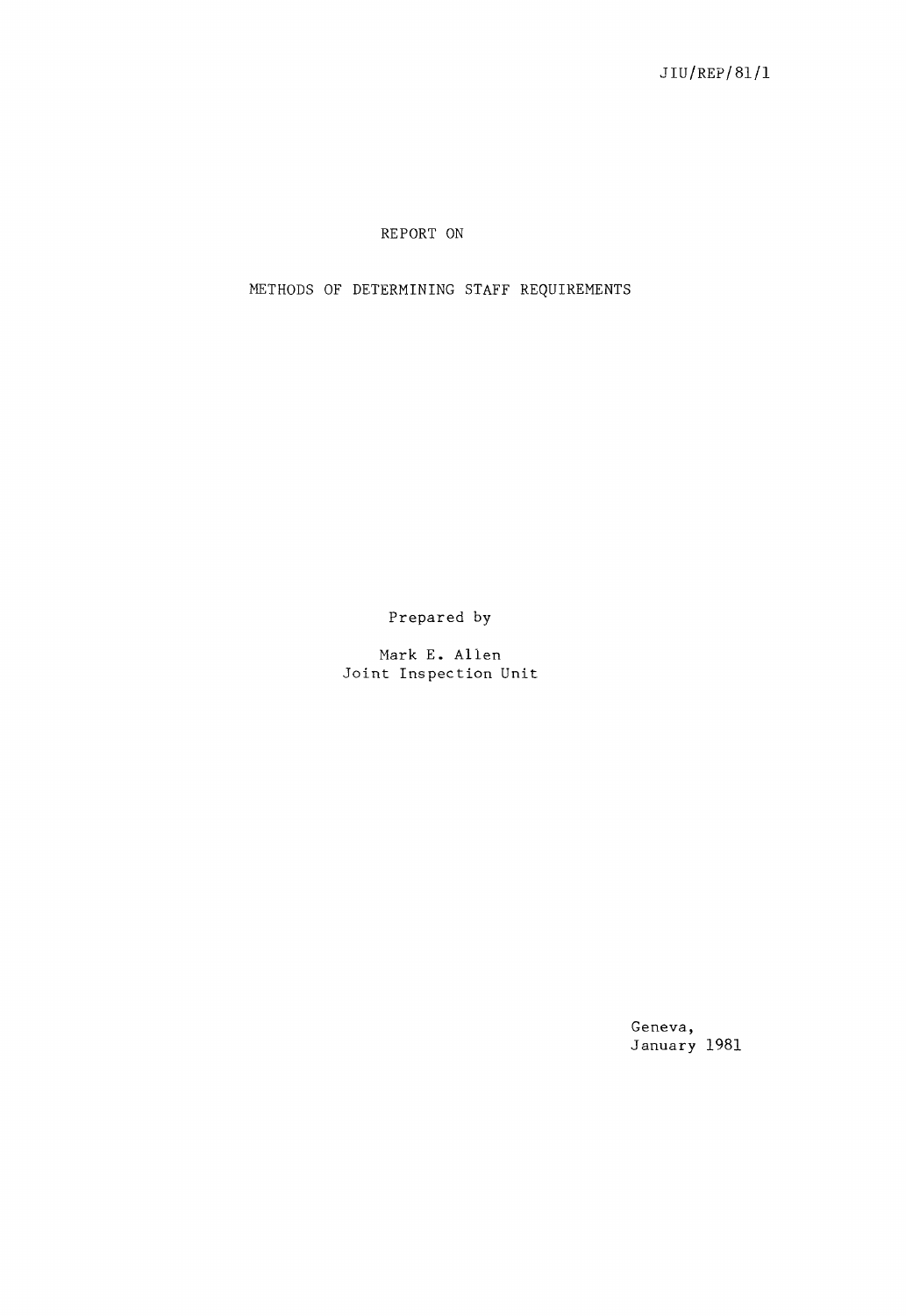$\label{eq:2.1} \frac{1}{\sqrt{2}}\left(\frac{1}{\sqrt{2}}\right)^{2} \left(\frac{1}{\sqrt{2}}\right)^{2} \left(\frac{1}{\sqrt{2}}\right)^{2} \left(\frac{1}{\sqrt{2}}\right)^{2} \left(\frac{1}{\sqrt{2}}\right)^{2} \left(\frac{1}{\sqrt{2}}\right)^{2} \left(\frac{1}{\sqrt{2}}\right)^{2} \left(\frac{1}{\sqrt{2}}\right)^{2} \left(\frac{1}{\sqrt{2}}\right)^{2} \left(\frac{1}{\sqrt{2}}\right)^{2} \left(\frac{1}{\sqrt{2}}\right)^{2} \left(\$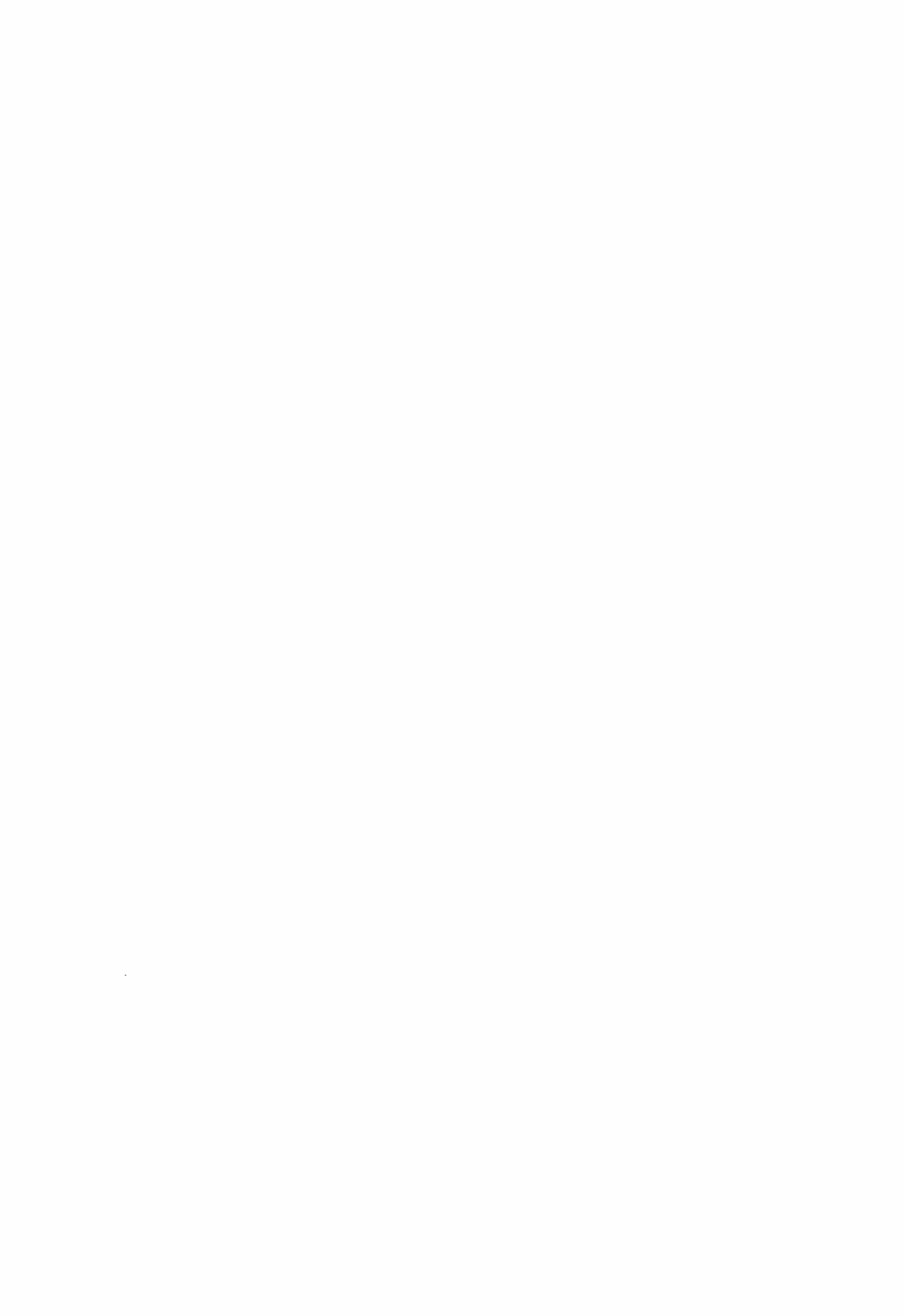## TABLE OF CONTENTS

|      |               |                                                           | Paragraph | Page        |
|------|---------------|-----------------------------------------------------------|-----------|-------------|
| I.   |               | INTRODUCTION                                              | $1 - 5$   | $\mathbf 1$ |
|      |               |                                                           |           |             |
| II.  |               | PREPARATION OF PROPOSALS ON STAFFING                      | $6 - 19$  | $2 - 5$     |
|      | $A_{\bullet}$ | Methods for Preparing Proposals on<br>Staffing            | $7 - 17$  | $2 - 4$     |
|      | $B -$         | Review of Staffing Proposals within<br>Secretariats       | $18 - 19$ | $4 - 5$     |
|      |               |                                                           |           |             |
| III. |               | DECISIONS ON STAFFING PROPOSALS                           | $20 - 30$ | $6 - 11$    |
|      | A.            | Authority of Executive Heads and<br>Legislative Bodies    | $20 - 21$ | $6 - 8$     |
|      | $B_{\bullet}$ | Information provided to Legislative<br>Bodies on Staffing | $22 - 30$ | $8 - 11$    |
|      |               |                                                           |           |             |
| IV.  |               | SUMMARY OF CONCLUSIONS AND RECOMMENDATIONS                | $31 - 34$ | $12 - 13$   |

ANNEX I : UNESCO WORK MEASUREMENT REPORTS

GE.81-00151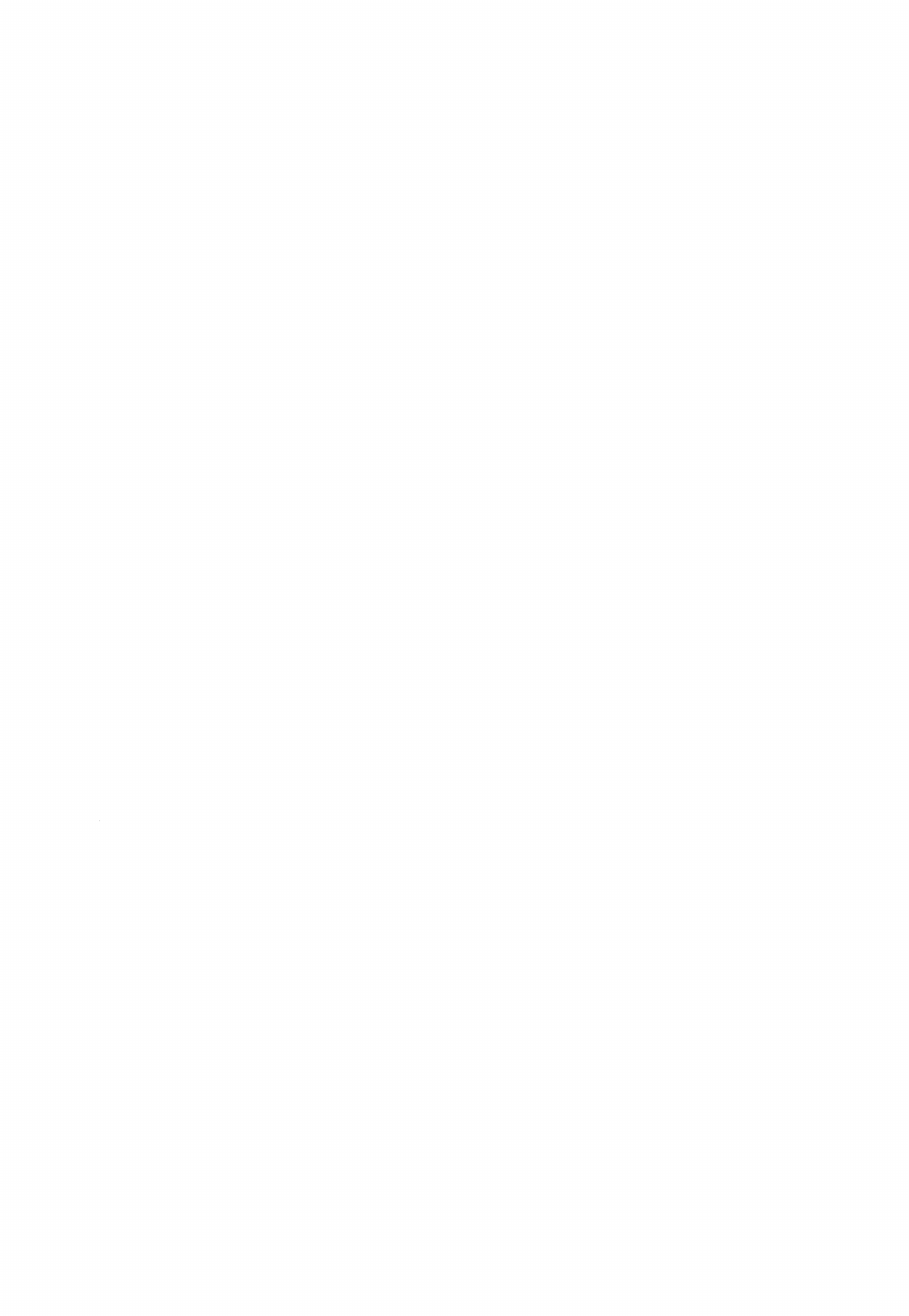#### I. INTRODUCTION

1. Staff costs represent some 66 percent of the regular assessed budgets of the organizations of the United Nations system. If one includes expenditures for such items as office space, utilities, office supplies, furniture and equipment which are roughly proportional to the number of staff, the percentage rises to approximately 70 percent. Seventy percent of the 1980 regular budgets represents more than \$900,000,000.

2. Despite the absolute and proportionate size of staff costs, the methods by which organizations determine the number of staff they require and their distribution among the various units of the secretariats are not always sufficiently precise or commensurate with the problem. Executive heads and their senior assistants do not always have all the information required to make informed decisions on their subordinates' staffing proposals. In most organizations there is a marked tendency to continue posts from one budget to the next with little critical examination. For example, in the 1980-1981 budget of the United Nations only 4 of the 10,695 posts existing in the 1978-1979 budget were abolished and a small number redeployed, i.e. transferred among units.

3. In addition, the information on staffing proposals presented to those legislative bodies which specifically approve these proposals is sometimes insufficient to permit them to judge whether the number of posts proposed is reasonable.

4. In the Inspector's view, the process for determining staff requirements under regular budgets needs to be strengthened both within secretariats and at the review of budgets by legislative bodies. This report examines briefly 1/: (a) the methods used within organizations to formulate staffing proposals; and (b) the extent of the information which is made available to executive heads and legislative bodies in order to enable them to judge the validity of these proposals. Recommendations are made, aimed at providing for executive heads and legislative bodies the necessary means for assessing staff requirements, and for determining the value of programme elements in the light of their estimated cost.

5. This report is based on the îeplies by the various organizations to a special questionnaire, supplemented by oral discussions with a number of organizations. The Inspector expresses his thanks to all concerned.

A detailed report on the budgets of the organizations of the United Nations system will be prepared by the Joint Inspection Unit in 1981.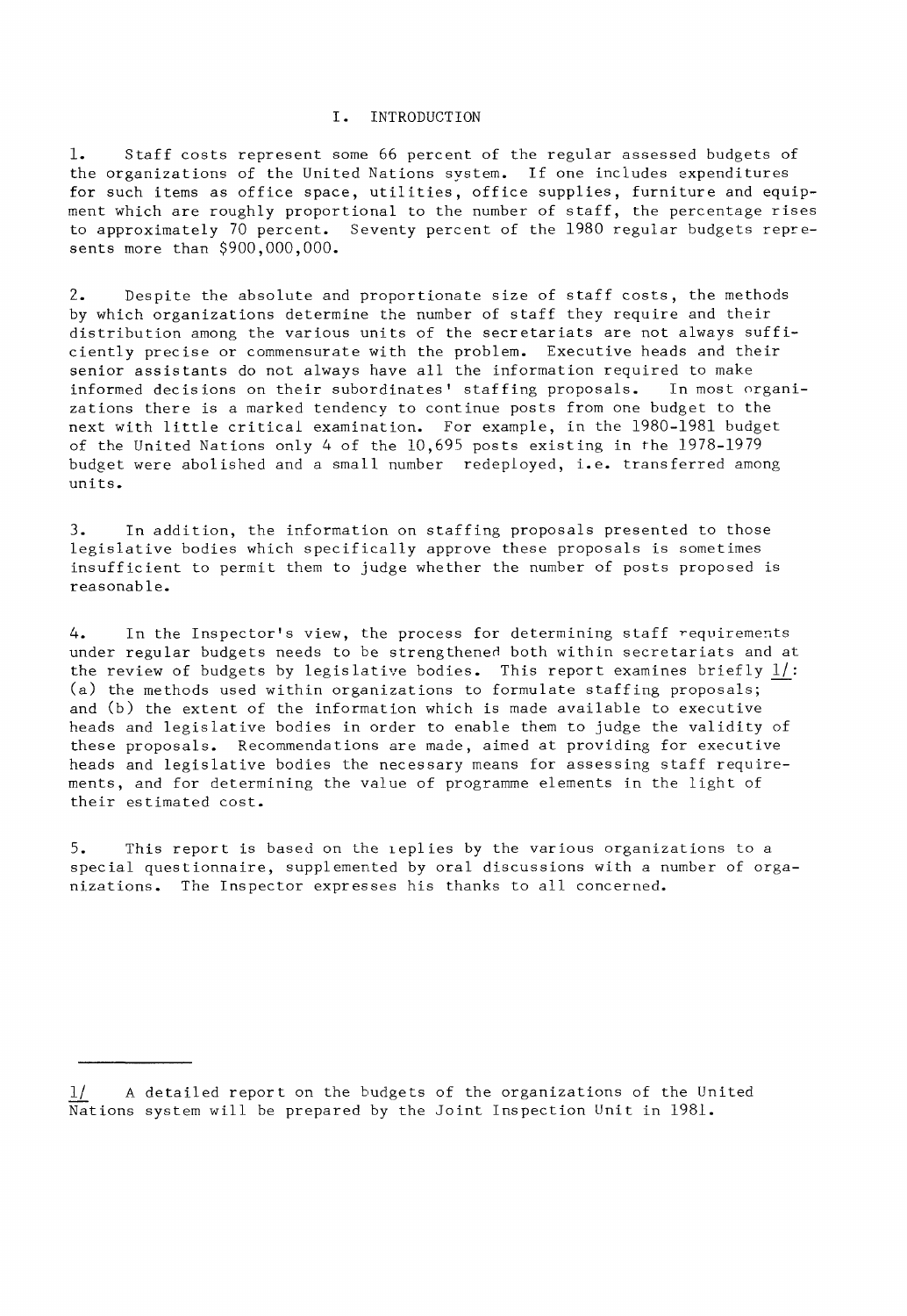#### II. PREPARATION OF PROPOSALS ON STAFFING

6. The process by which secretariats prepare proposals on staffing for inclusion in their budget varies considerably between organizations. There are some common though negative features. Little use is made of work measurement or similar techniques for relating workloads to the number of staff required. Staffing reviews concentrate on proposals for new posts, while existing posts - the great majority - are usually routinely proposed for inclusion in the next budget. However, there have been some encouraging and at least partially successful efforts to remedy these shortcomings.

#### A. Methods for Preparing Proposals on Staffing

7. Each unit of a secretariat has an interest in maintaining and strengthening its staff resources. This does not imply that heads of units are not cost conscious or that they propose unnecessary staff. But each unit believes that its programme is important and that it should be carried out effectively with an adequate number of staff. Unit heads cannot always be expected, in making proposals for staff, to take account of the relative priority of their programme or the overall budgetary situation of their organization. Therefore, during the budget process executive heads usually issue policy directives and ceilings to guide units in making their proposals. These proposals are reviewed in detail, usually by a central programming and budgetary service, and are considered and finalized by the executive head.

8. Individual units in all secretariats are required to justify their requests for staff. This justification takes different forms in each organization. The methods used in the larger organizations are described below.

9. United Nations. Each biennium, heads of departments prepare justifications for their staffing proposals, relating mainly to the redeployment of existing posts and to new posts. For new posts, job descriptions are required. More elaborate information is required for posts in the economic and social sectors than elsewhere. In the economic and social sectors, proposals for all posts are broken down into work months for each programme element, which clearly relates the posts proposed to the work to be done. In other parts of the secretariat, the relationship between proposed posts and work is less clear, though for some units such as translation, typing pools, editing and printing, past and estimated workload statistics are given per unit. But even in these instances there is a lack of accepted norms relating workload to staff requirements. UNDP is carrying out a special staffing review with the help of consultants, in order more closely to relate workload to staffing requirements in its staffing proposals.

10. ILO. Procedures include the use of various management techniques, such as work measurement, and "self recording" in which officials record the time they spend on various activities. One particularly interesting technique called "analytical estimating" 1/ is used in some cases: a job is broken down into its major component parts, and the time taken to complete each of these is estimated on the basis of practical experience, after which this serves as a norm. Selected production records are collected and maintained, using the computer. Emphasis is placed on measuring productivity per unit rather than per official, because of fluctuations in the daily mix of tasks performed. One important problem in the size of all these methods is the lack of comparable data from other organizations. ILO internal procedures call for the preparation by the responsible unit of estimates of the work months required for each programme element.

1/ As defined by the British Standards Institution.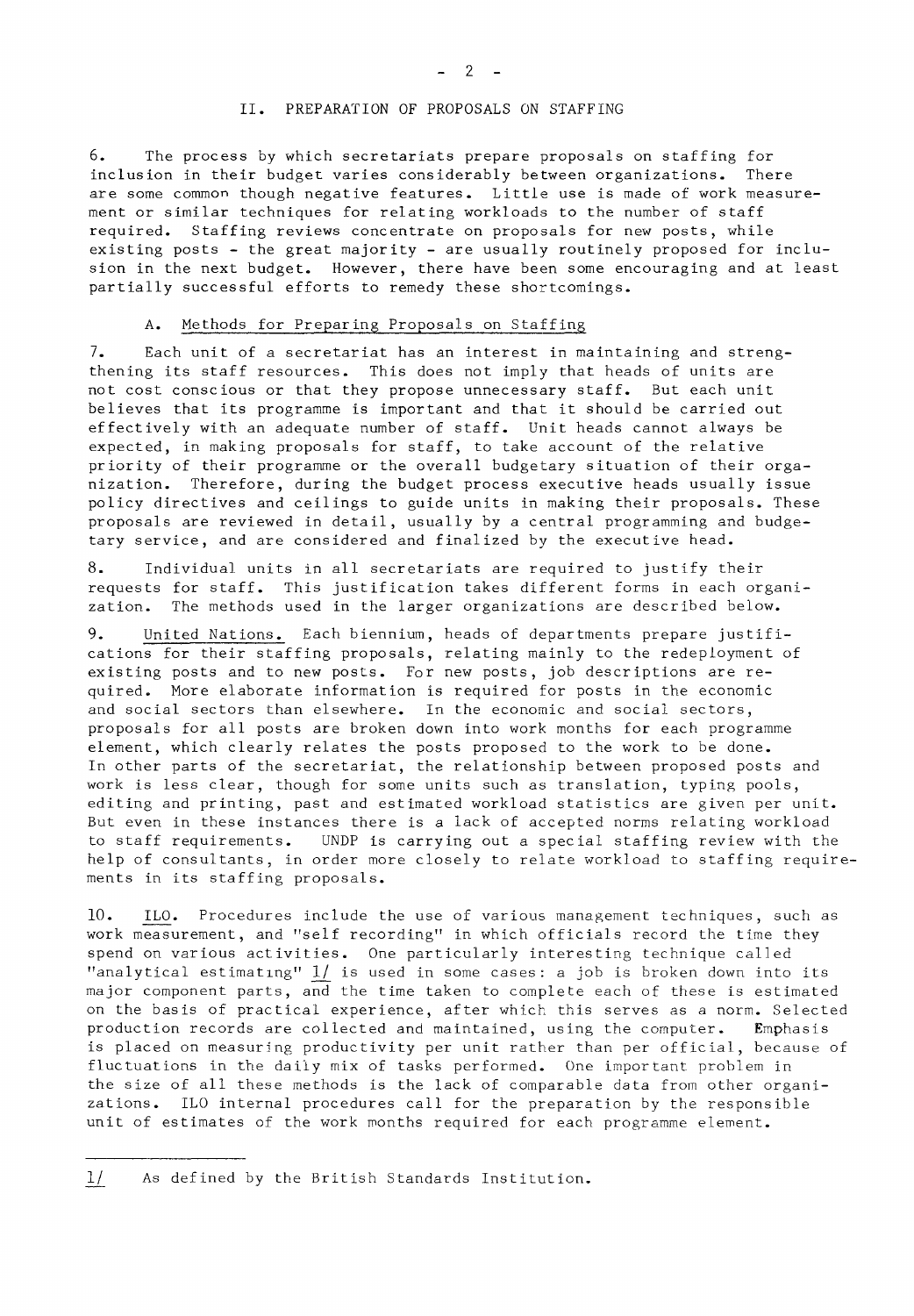11. FAO. The Director-General's instructions to department heads stress the need to seek reductions in staff and to provide detailed justifications for new proposals. While the FAO budget is presented by programme and subprogramme the estimates are also presented for information by object of expenditure, organizational unit and source of funds. For the internal review process, posts or work months are not sub-divided among programmes or subprogrammes, but estimated work months for each sub-programme are shown in the budget document. FAO has often used work measurement techniques for various purposes, including determining staff requirements. Time reporting has also been used as one of the bases for distributing work months among sub-programmes.

12. UNESCO did not report any specific methods by which units justify their requests for new posts or the continuation of existing posts, though justifications for both are prepared. Both the establishment of new posts and the continuation of existing posts are examined by the Director-General from the view-point of programme priorities and the policy of decentralization. UNESCO is the only organization which has had (in the past) a fairly comprehensive work measurement system for, among other things, assessing staff requirements in 18 units with repetitive work products. Since then, work measurement techniques have evolved, but the UNESCO system or some updated variation of it would meet requirements. By way of illustration an item on Work Measurement Reports from the UNESCO Manual of 1966 is attached as Annex I. This system was subsequently abandoned because at the time a computer was not available and the clerical work for maintaining it was considerable.

13. WHO's approach is different from that of other organizations since, because of its decentralized structure, staffing proposals for projects at the country and inter-country levels are not included in its programme budget but are developed later closer to the actual date of implementation. Divisions or offices are required to justify the setting up of posts in terms of workload and programme activity.

14. In IAEA, work measurement and workload statistics are used on an ad hoc basis to determine staff requirements in the General Service category, for Safeguards Inspectors and occasionally for lower level professional posts. Estimates of work years are made for each programme, sub-programme and programme component (equivalent of programme element in the United Nations). It is the policy of the IAEA to see whether work requirements may be met by available manpower before any new posts are requested.

15. Organizations with relatively small staff do not as a rule have specific procedures for determining staffing requirements. ICAO uses norms established by work measurement techniques for some posts, with output rates per work hour. It also uses workload indicators (e.g., number of contracting states served, mission programmes, publications to be originated and regularly updated, etc.) when recommending strengthening or reducing staff.

16. The Inspector recommends that the organizations while maintaining the features of their systems which have proved to be satisfactory include or reinforce the following principles and techniques in their processes for internal justification of staffing requirements:

(a) The same justification process and techniques should be required for existing and proposed new posts.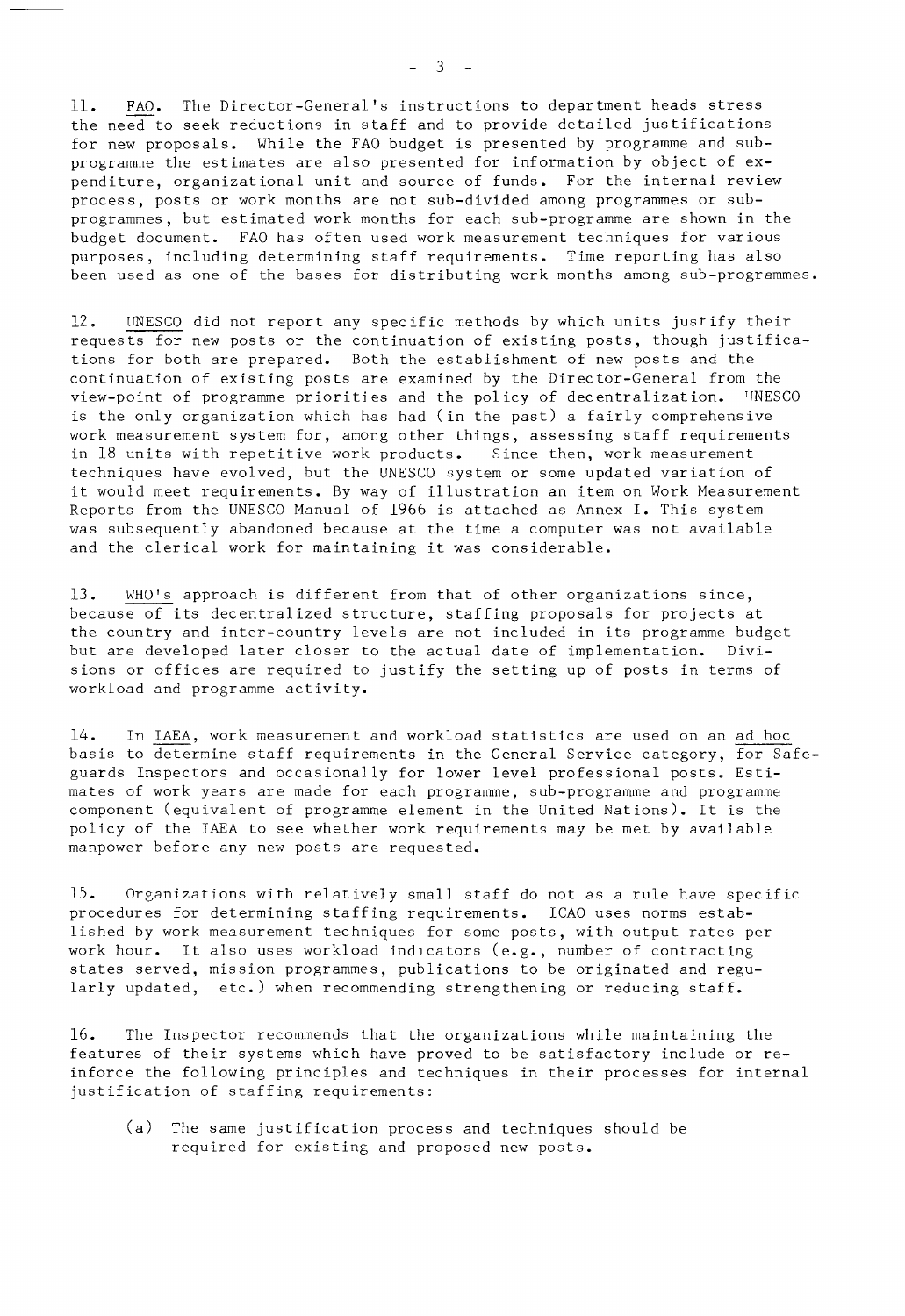- (b) For posts in units with repetitive work products (e.g., administrative, language and conference services, libraries and documentation centres, administrative units in substantive departments, etc.), estimated as comprising on the average 25 percent of the total posts of the organizations, a work measurement or similar system should be used. See for example the outline of a system developed by UNESCO and described in Annex I. If such a system suitably updated is introduced it is important that the results obtained be compared between organizations to help identify successful or unsuccessful management techniques and to establish realistic norms against which to determine staffing requirements.
- (c) For posts in units which do not have repetitive work products (most parts of substantive departments and some parts of administrative services) a technique such as "analytical estimating" (where an estimate is made of the work-months required to carry out a programme element or its equivalent, and a determination made of the time needed to complete each of its component parts) should be utilized. This involves estimating, on the basis of experience, the staff time required for specific activities, such as the organization and servicing of a conference of a given category, the preparation of a publication, substantive backstopping of technical co-operation activities, etc. These estimates would then be expressed as rough norms and used as a guide in determining the staff required. One output of this system would be a more accurate calculation of the work months required to carry out each programme element. Here again, it is important that any system used should provide for the comparison between organizations of the established norms for the reasons described in (b) above.

17. One way of proceeding along the lines of (b) and (c) above, would in the Inspector's opinion be through CCAQ. If'necessary, a task force composed preferably of the chiefs of the organizations' management services or persons of similar competence could be set up under CCAQ to determine the feasibility and, if appropriate, the main lines of the systems and consider any special requirements of individual organizations. Then one organization could be designated to develop the systems which could be used, flexibly and with any required adaptations, by each organization. The Inspector believes that the central management or similar services should play a role in adapting systems and procedures to the requirements of their organization (see in this connection the report on Internal Management Services of Organizations of the United Nations System to be issued by the JIU in 1981).

### B. Review of Staffing Proposals within Secretariats

18. In all organizations proposals for staffing are finalized by the executive head and in most these proposals are then submitted to legislative bodies for approval (see Chapter III). To assist executive heads in making their deci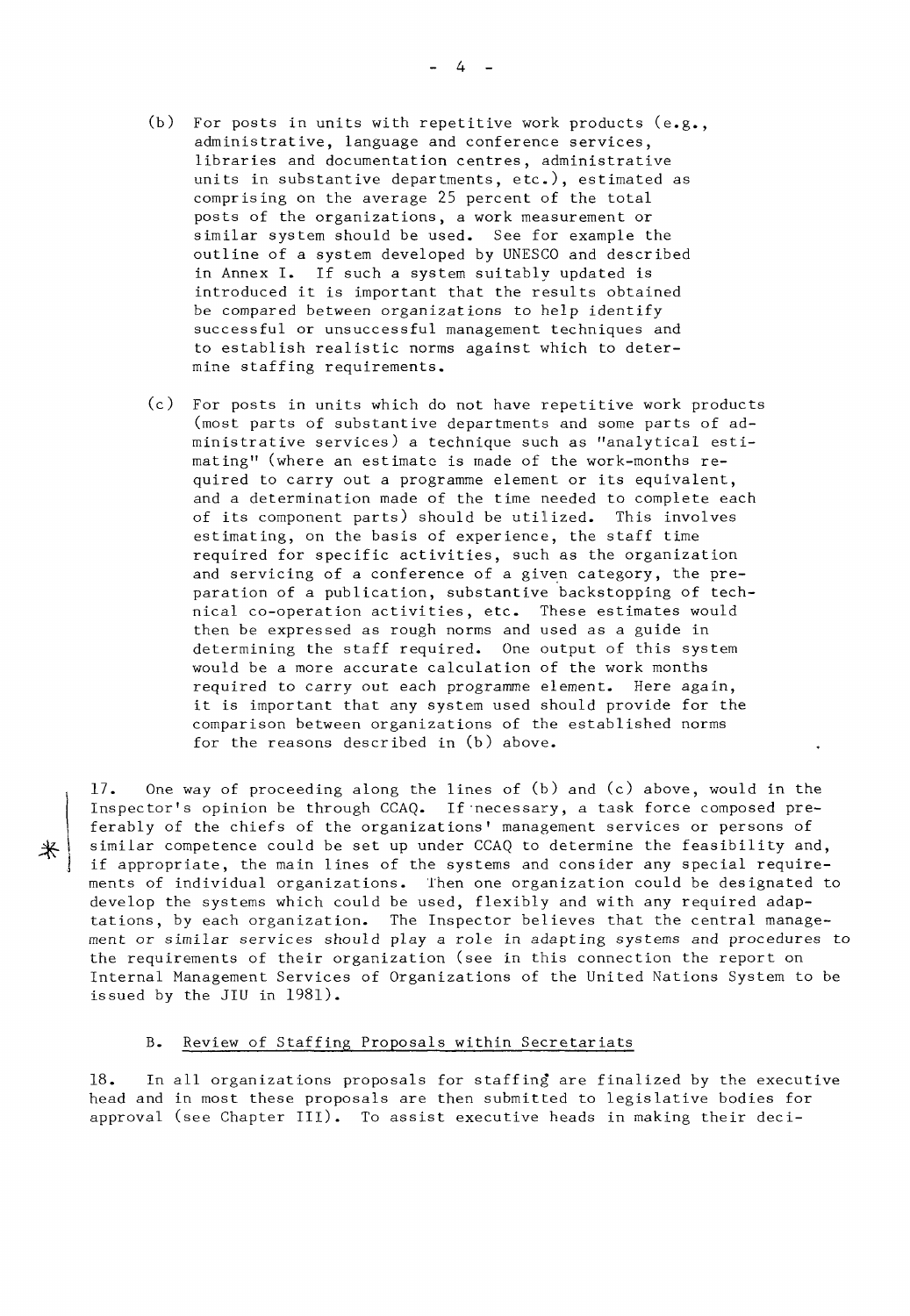sions, organizations have created a variety of review mechanisms in which all units of secretariats concerned participate. The process is co-ordinated, and proposals are made to the executive head, by a central programming and/or budget service. In some organizations the central management service participates. At present the estimated percentage of resources of central management services devoted to proposed staffing requirements ranges from 5 to 35 percent, with only the United Nations in New York (30 percent) and ICAO (35 percent)  $\boldsymbol{\xi}$ exceeding 15 percent.

19. The Inspector considers that the review mechanisms as such are by and large adequate, though in many organizations greater participation by central management services in the review of staffing proposals would be beneficial. The main problem is the inadequacy of the data which the review mechanism uses. Only sporadic use is made of work measurement or similar techniques for staffing determinations in units with repetitive outputs, and only ILO and ICAO appear to have used - occasionally - a technique for establishing norms for non-repetit work. The review mechanisms would benefit greatly from the adoption of the proposals in para. 16 above, and if central management services participated more  $\mathbf{\hat{x}}$ actively in the review of staffing proposals.

5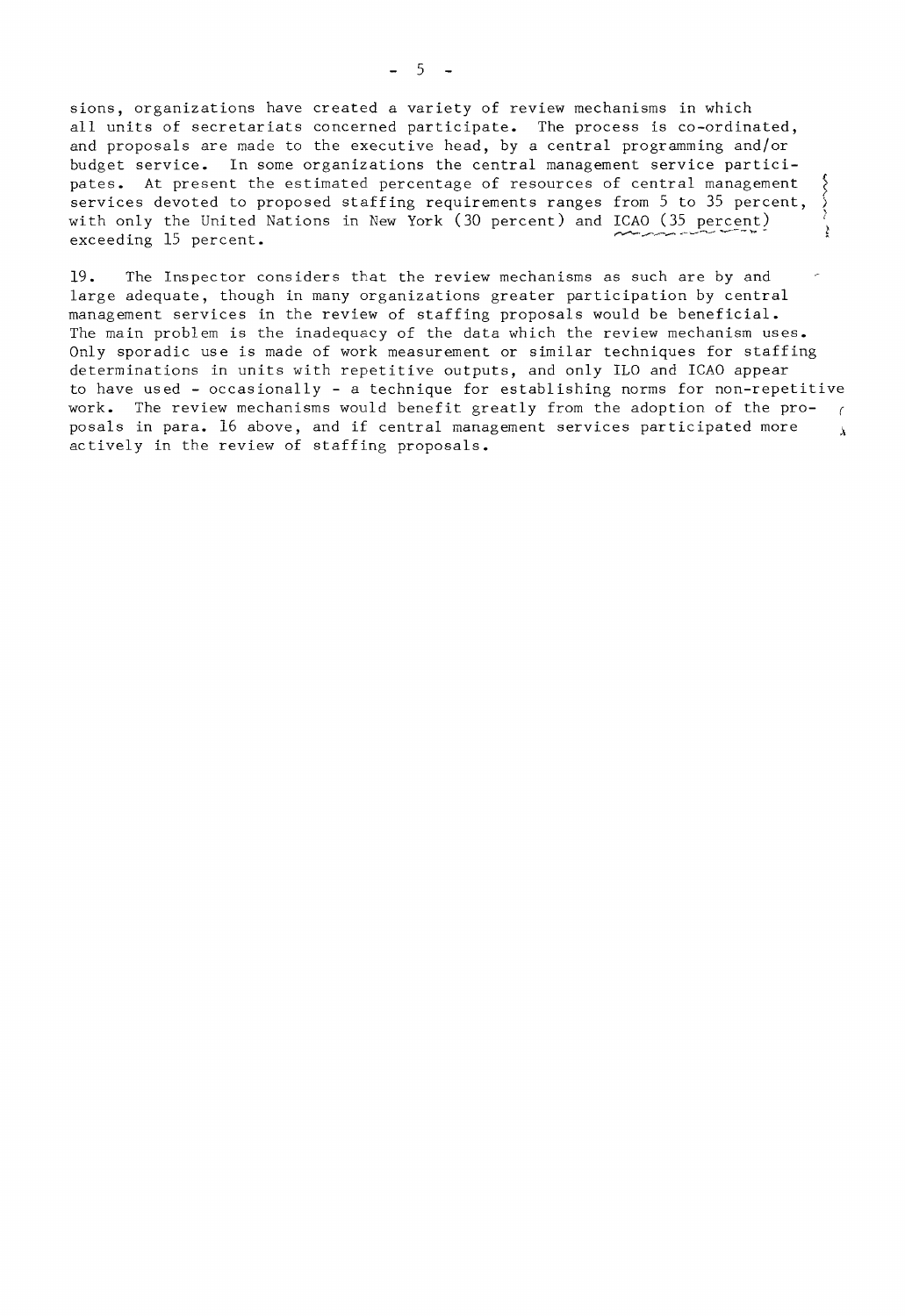III. DECISIONS ON STAFFING PROPOSALS

#### A. Authority of Executive Heads and Legislative Bodies

 $20.$ In most organizations, the legislative body approves the number and at times the grade of posts: in some others, the executive head. The practice in each organization is briefly as follows. As will be seen, there are wide variations:

- (a) United Nations. The number and grade of posts are examined and approved by the General Assembly on the basis of proposals by the Secretary-General, recommendations by the Advisory Committee on Administrative and Budgetary Questions and any recommendations by the Committee for Programme and Co-ordination. Once approved, no changes may be made during the budgetary period in the total number of posts at each grade. Redeployment of posts within a budget section during a budgetary period is permissible under specific procedures and is reported to the General Assembly in the context of performance reports.
- (b) ILO. The programme and budget proposals and a separate document on the "Composition and Structure of the Staff" are considered by the Governing Body, and the former is then referred to the International Labour Conference. The final programme and budget includes a schedule of established posts showing the number of posts by major programme and by grade for staff on contracts without limits of time (WLT) only. The Director-General may approve changes in the grade of posts up to and including P5 without the approval of the Governing Body, but may not increase the total number of posts without the approval of the Governing Body and the Conference. However, no such restrictions apply to the grading or number of fixed-term or temporary positions, which are limited only by availability of funds. When additional resources or transfers are required at the level of major programmes, the amounts concerned are included in a document on budgetary performance and transfers which is submitted to the Governing Body at the end of the biennium in question.
- (c) FAO. In accordance with the FAO Constitution, it is the responsibility of the Director-General to submit his proposed Programme of Work and Budget to the Conference, and of the Conference to examine and vote upon it (by a two-thirds majority). The Director-General has full power and authority to direct the work of the Organization and to appoint staff. He submits proposals to the Finance Committee and/or to the Council on the general structure of the administration and technical services of the Organization. The Council reviews the action by the Director-General in regard to new posts for which prior authority does not exist. The Director-General is required to present budget estimates on a programme-budget basis, divided into chapters and programme objectives; he also, as appropriate, provides additional information as required or requested by the Conference or Council. In practice, the Director-General submits details of proposed changes in number, grading and classification of posts proposed. He also, as appropriate, reports to, or seeks authority from, the Programme Committee, Finance Committee or Council concerning staffing changes involving additional financial obligations by Member Governments.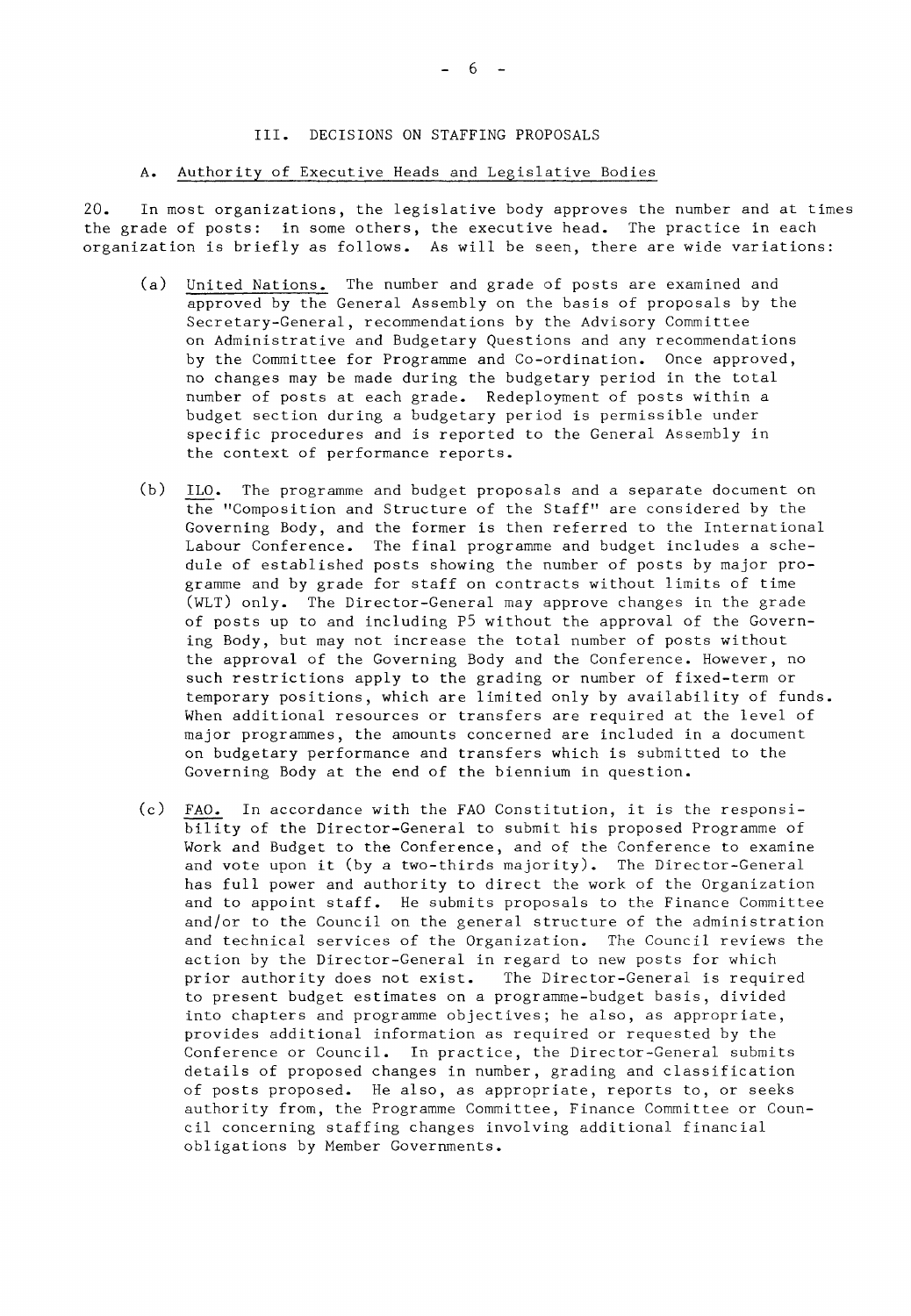- (d) UNESCO. Final approval of the number of posts is given by the General Conference when it adopts the Appropriation Resolution, which specifies the maximum number of posts but makes no reference to their grades. Information on the grades of posts and their distribution is contained in the appendix to the draft programme and budget. The total number of posts approved in the Appropriation Resolution includes those in the approved Programme and Budget plus 4 percent to provide a margin for meeting programme requirements. Within this margin the Director-General may create new posts. The Director-General may also change the grades of posts.
- (e) WHO. Much of the detailed project budgeting, particularly at the country and inter-country levels, takes place after the initial programme budget has been prepared. Therefore, information on posts in respect of projects cannot be shown in the budget and WHO does not have a staffing table specifically approved by any legislative body. The Director-General can create new posts or reclassify posts after the beginning of a budgetary period, provided that the cost can be accommodated within the approved budget.
- (f) ICAO. Proposals on staffing in the Draft Budget Estimates are considered by the ICAO Council and then incorporated in the Council's Budget Estimates to the ICAO triennial Assembly. The Secretary-General may modify the grading of some posts; changes at or above the director level require the Council's approval.
- (g) UPU. The number of posts is fixed by the Executive Board on the proposal of the Director-General and within budgetary limits established by the Congress. Creation of new posts is very rare; it requires special approval by the Executive Board. The grade of posts up to D-l is decided by the Director-General, and above that by the Executive Board.
- (h) ITU. The Secretary-General has authority to create, abolish or regrade posts in the General Service category only, within credits available for the purpose. The Administrative Council has exclusive jurisdiction over the creation, abolition and regrading of other posts. The Council itself conducts studies on reclassification and retains authority.
- (i) WMO. The Secretary-General's staffing proposals are submitted to the Congress for each four-year financial period, and proposals for the annual budget are submitted to the Executive Committee. The Congress sets a ceiling for the maximum number of established posts and the maximum number of staff at D-l and above. The Secretary-General has flexibility in allocating and shifting posts according to programme requirements.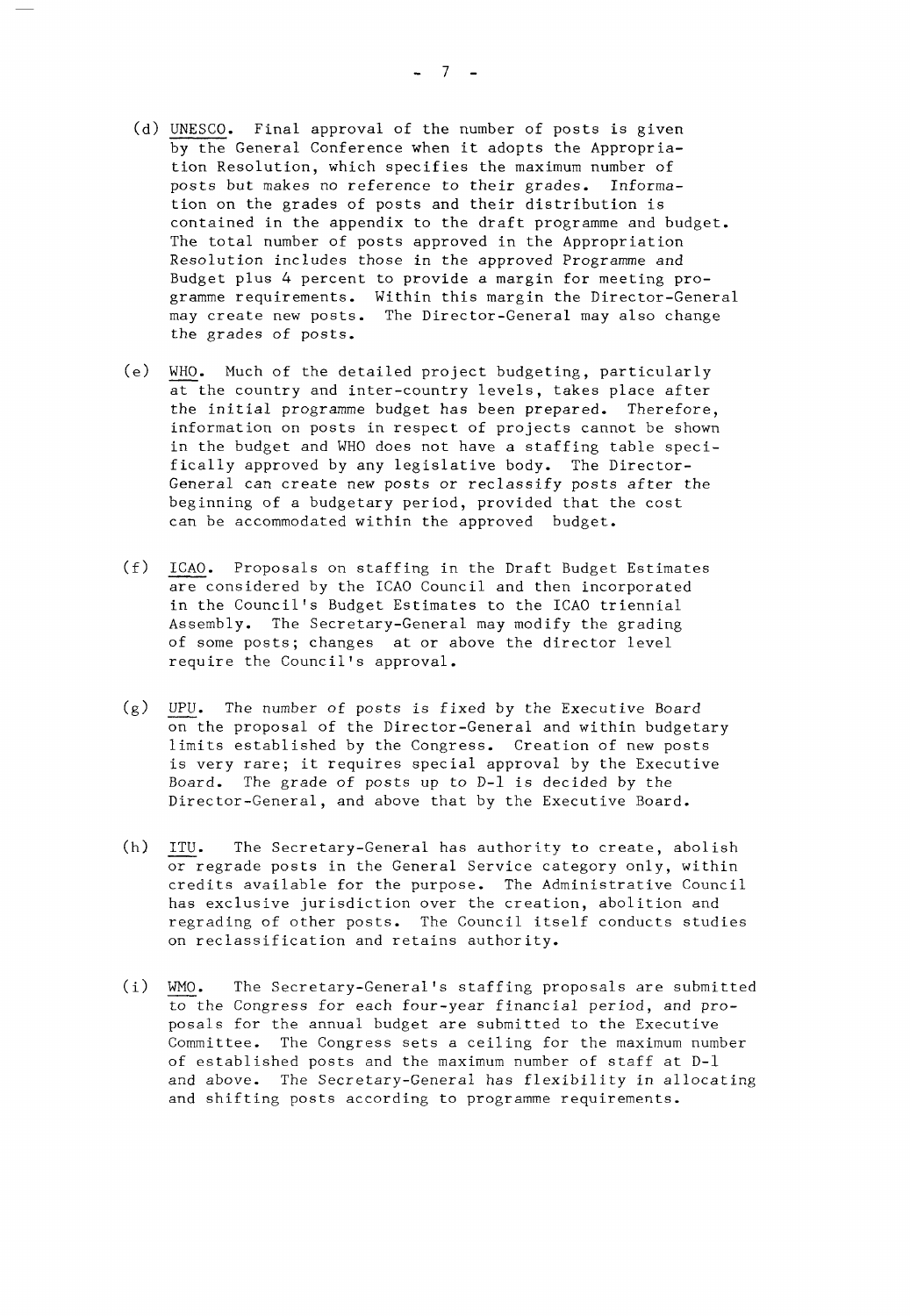- (j) UMCO; The Secretary-General's proposals on the structure and staffing of the Secretariat, with detailed explanations and justifications for the creation of new posts, if any, or the abolition of posts as appropriate, are submitted to the Council for consideration in the draft biennial Work Programme and Budget. After consideration by the Council, the proposals, with any modifications or recommendations agreed by the Council, are submitted to the Assembly for approval. After the budget is approved, any proposals for changes in the number of posts have to be considered by the Council. The Council is empowered to authorize additional posts in the course of the two-year budgetary period but this is done only rarely. Within a global allocation, the Secretary-General has authority to effect reclassification of posts up to P.5. Reclassification of posts to D.l and above requires the approval of the Council or Assembly.
- (k) IAEA. Staffing proposals made in the draft budget are discussed first by the Administrative and Budgetary Committee. Its recommendations are taken into account by the Board of Governors in the final document, which is submitted by the Board to the General Conference. Within the total number of established posts and grades approved by the General Conference, the Director-General may make reallocations to meet programme requirements or changes in priorities. Such redeployment of posts is reported to the policy-making organs in the next budget document.

21. These practices have evolved in each organization according to its requirements as determined by its legislative body. The Inspector does not believe that there would be any advantage in a uniform approach, though some organizations when reconsidering their practices might wish to know what others are doing. The main problems that the Inspector has identified concern the information made available to legislative bodies on staffing proposals, particularly in those organizations in which legislative bodies approve staffing tables. These problems are described in the following paragraphs.

### B. Information Provided to Legislative Bodies on Staffing

22. Legislative bodies that decide on the number of posts to be authorized need appropriate information in the draft budget. The nature and quality of the information that is actually provided varies considerably between organizations. Those that provide, in the view of the Inspector, the most complete information indicate in respect of each programme element or equivalent (the smallest building block of the programme) the estimated number of work months required to carry it out. This clearly relates the number of proposed staff to the proposed programme of work, thus enabling legislative bodies to judge whether the number of people proposed is reasonable.

23. When examining programmes and budgets legislative bodies attempt, among other things, to determine whether the cost of an activity is commensurate with its value. In most organizations, the budget presentation at present permits such a determination only at the level of programmes and sub-programmes. This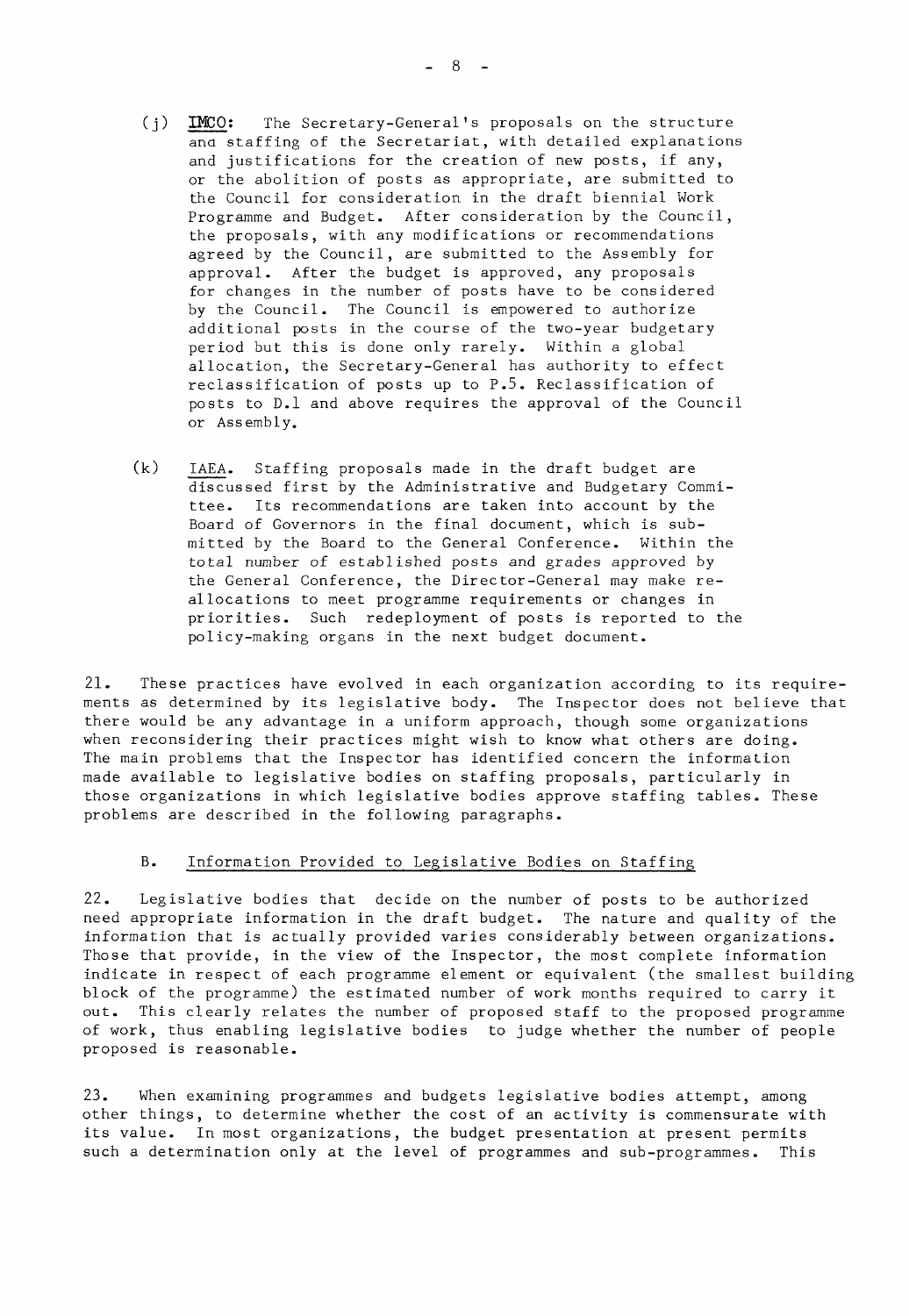allows only a judgement of the validity of broad objectives and of the global resources necessary to attain them. Any examination of the building blocks which make up each programme - the programme elements - on the basis of cost is precluded. Yet it is at the level of the programme element that obsolete, marginal or low priority items can best be identified (as called for in General Assembly resolution 34/225) and such an identification has to be based largely on cost - of which staff costs are usually the most significant part.

24. All organizations present, in their draft budget, tables which recapitulate their staffing proposals at the level of the whole organization and of major organizational units. The following paragraphs summarize the methods of organizations for relating staffing proposals with specific parts of the programme. These paragraphs concern only the substantive parts of the budget - for the administrative parts see para. 25 below.

(a) United Nations. When examining the Secretary-General's staffing proposals and formulating recommendations for the Fifth Committee, the Advisory Committee on Administrative and Budgetary Questions has before it information showing the estimated number of work months required to carry out each programme element. But this information is not included in the Draft Programme and Budget and thus is not available to the General Assembly. In fact, the budget provides no cost figures at all for programme elements, although such figures are available in the Secretariat and are the basis for making cost and staff proposals at the sub-programme and programme levels. Thus, when reviewing the budget, the Fifth Committee of the Assembly and the Committee for Programme and Co-ordination do not have the information which would permit them to make two important judgements:

- (i) One concerns the number of staff required to carry out the programme. Such a judgement is difficult to make at the level of a programme or sub-programme (for which staffing proposals are shown in the budget) without examining the component parts which are the programme elements (for which no staffing proposals are shown in the budget).
- (ii) The second concerns the relative value or priority of programme elements, as part of the effort to eliminate marginal activities. This judgement cannot be made because the cost of programme elements - even in work months - is not shown in the budget. For example, a programme element costing \$5,000 may be considered to be useful, but if its cost is \$50,000 it may be considered only marginally so.

(b) ILO. The situation regarding work months estimates is somewhat similar to that in the United Nations. The secretariat estimates the work months required for each programme element, but these are shown in the budget only for the subprogrammes. The accompanying budget text gives details of activities for particularly large or important programme elements.

(c) FAO shows estimated work years and their cost at the sub-programme level in its Programme of Work and budget.

- 9 -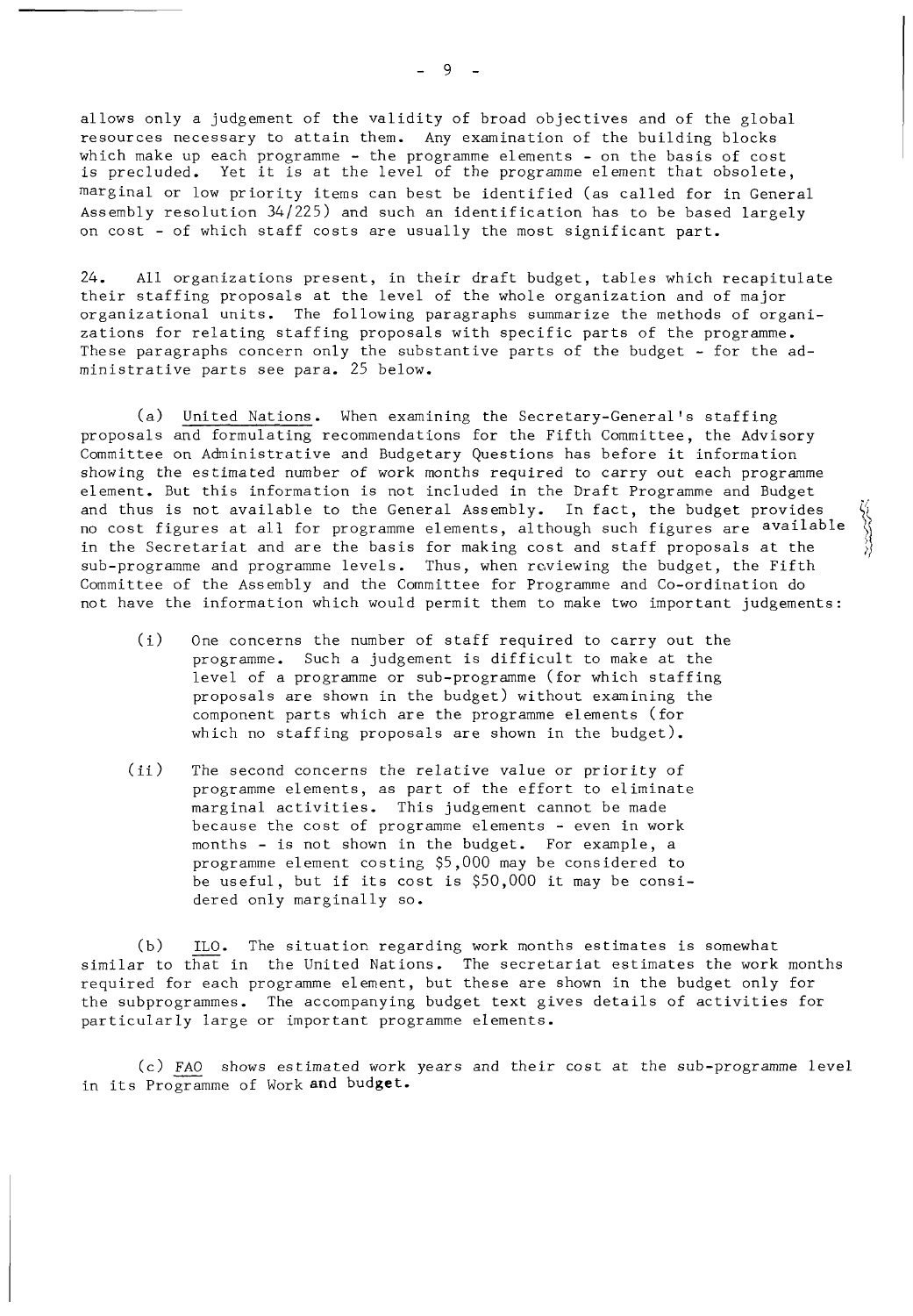(d) UNESCO. The Draft Programme and Budget for 1981-1983 shows staff costs but not work months at the Objective level, whereas in previous budgets staff costs were shown at a lower level (Theme). A staff summary is presented at the end *\*of each programme chapter. However, UNESCO alone among the organizations shows for each "proposed action" (equivalent of "programme element" at the United Nations) *Í* its estimated cost but excluding staff costs. This is somewhat misleading, since the estimated cost which includes such expenses as contracts, consultants, travel and printing, omits an estimate of staff costs which are often as great or greater than the others. This gives the impression that the "proposed actions" cost much less than they really do. The legislative bodies cannot make an informed judgement of the value of these "actions" because they know only part of their cost.

(e) WHO indicates estimated work months and years (but not for project staff) in its Proposed Programme and Budget at the sub-programme level, which appears to be equivalent to the programme element level at the United Nations.

(f) ICAO. Staff costs and staffing tables are shown in the budget at the sub-programme level, expressed in posts not work months.

(g) UPU has an object-of-expenditure budget and since all staff (except for a small number working on technical co-operation) are assigned to a single programme there is no indication of work months in the budget.

(h) ITU. The budget is prepared according to objects of expenditure and not programmes. There is a separate Chapter on staff costs.

(i) WMO. Staffing tables are shown by organizational unit for each programme.

(j) IMCO has an object-of-expenditure budget which does not show estimated work months.

(k) IAEA. The Budget contains staffing tables which show posts at the Divisional level. In addition, staff costs and where appropriate work months are shown for each programme, sub-programme and programme component. In the opinion of the Inspector, IAEA's presentation of staff costs in its budget is clear and complete.

25. For the administrative parts of the budget,where work is often of a repetitive character or where outputs of units can often be described in fairly standard work products (page translated, person recruited, claim processed, document registered, etc.) some organizations provide workload statistics to justify their requests for staff. But these statistics are not particularly meaningful since they are not accompanied by accepted productivity norms. Thus, although translation in a particular language may be shown as increasing by 10,000 pages, it is not demonstrated how many additional translators this will require.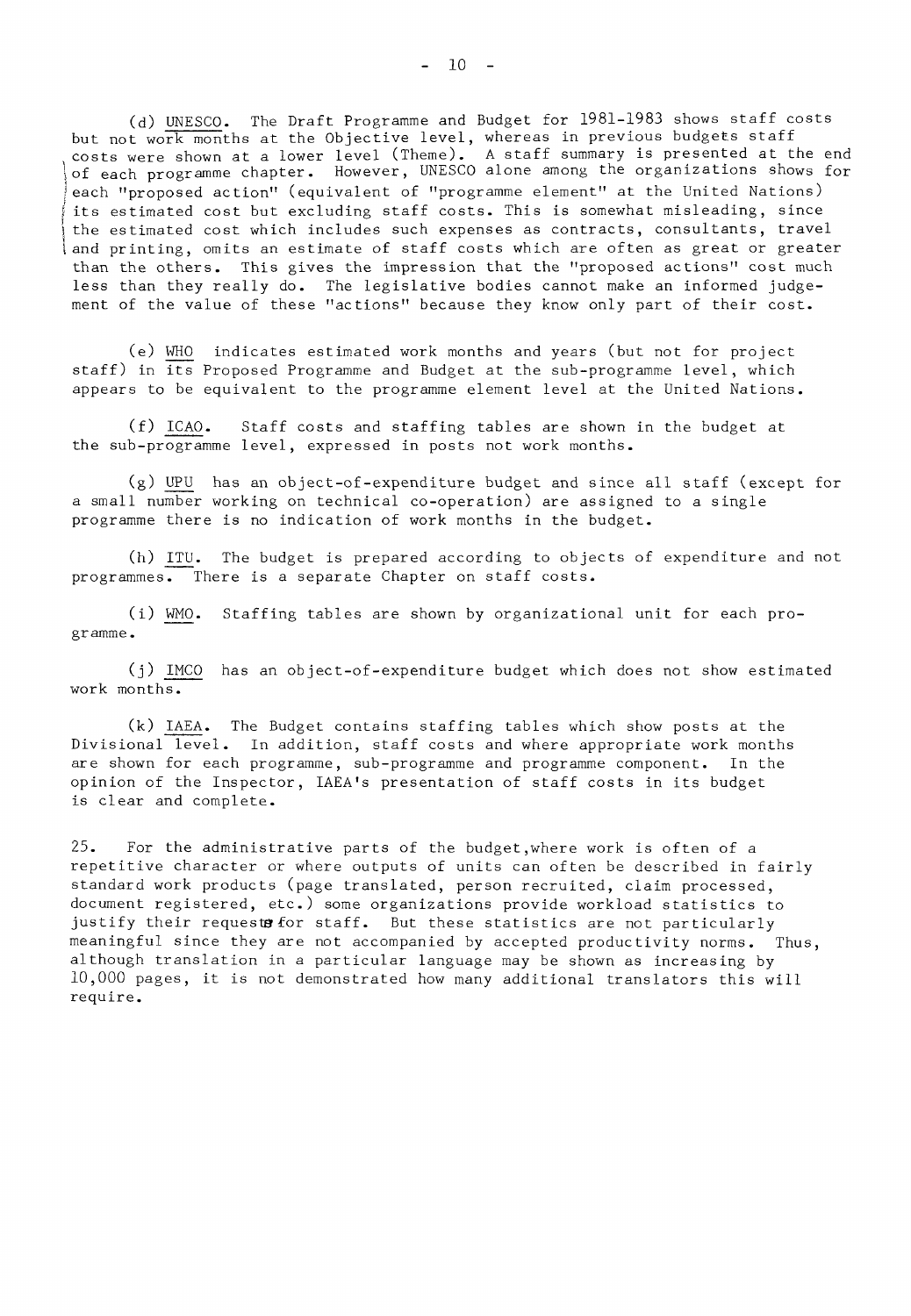26. In general, each organization during its budget process generates much more information to justify its staff requirements than it presents in the budget. For example, ILO has estimates of work months required at the programme element level but presents in its budget tables work months only at the sub-programme level with some explanations of the more important programme elements in the budget text. The United Nations also has estimates of work months at the programme element level but does not show work months at all in its budget. Only IAEA shows estimated work months in its budget at the programme element level.

27. All organizations include in their budgets a variety of staffing tables showing, among other things, the number of staff proposed for each main part of the secretariat compared with the number approved in the previous budget. Other tables show staffing requirements at the level of smaller organizational units. Several organizations show staff costs at the equivalent of the subprogramme level. Such tables provide useful information but they do not permit a judgement to be made of the reasonableness of the proposals because, except in IAEA, no clear correlation is made between the staff proposed and the precise work they will do.

28. It is important to consider what information on staff requirements in budgets would be useful to legislative bodies in their review of staffing proposals. This information should not be so voluminous as to obscure the issues nor should it be so summary as to defy analysis. Two main types of information are lacking in almost all budgets at present:

- (a) An indication of the cost of each programme element.
- (b) An indication in work months of the staff estimated to be necessary to carry out each programme element or equivalent, and in the administrative units of the secretariat workload figures and norms.

Such information would enable judgements to be made on the relative priority of programme elements in the light of their cost and, when costs were shown to be high, could point to the need for less expensive methods for obtaining similar results.

29. The Inspector recommends that organizations that have programme budgets should present in their budgets information on costs at the programme element or equivalent level. Staff costs could be presented in the form of estimated work months, or fractions of years, required to carry out the programme element. For the administrative and service parts of the budget workload figures and norms as well as the cost of producing the main outputs should be given. This information need not be voluminous - for example, in the budget of the United Nations it could be inserted without increasing the length of the document. If their legislative bodies feel that they would not require information on the cost of small programme elements, organizations could provide it only for those that are estimated to cost more than \$100,000.

30. Such information would be of use mainly to those committees of legislative bodies that make detailed examinations of the budget estimates. It should also be useful to executive heads and their senior assistants in drawing up their proposals for staffing and for making any changes, in accordance with legislative authorization, during a budgetary period.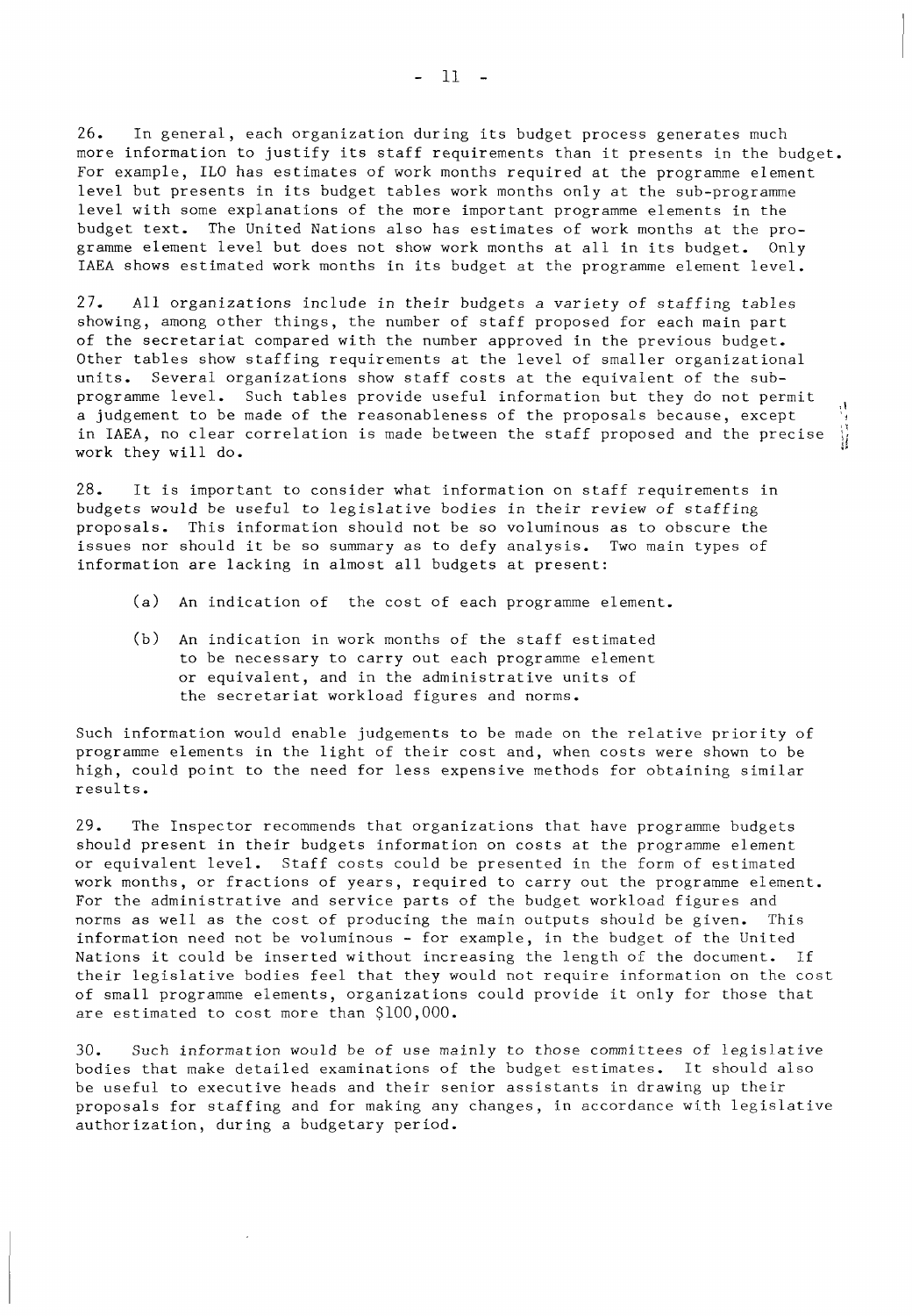#### IV. SUMMARY OF CONCLUSIONS AND RECOMMENDATIONS

31. By far the most important feature of the budgetary process from the points of view of cost and administrative efficiency is the determination of the number of staff required to carry out the programme, and the distribution of the staff among units of the secretariats. Staff costs average about 70 percent of the total regular budgets of the organizations and in 1980 will represent some \$900,000,000.

32. The preparation of proposals on staffing by individual units of secretariats, the review of these proposals by executive heads, and the approval of proposals by legislative bodies suffer from four shortcomings:

- (a) units of secretariats that propose staffing do not have available to them sufficiently precise techniques - work measurement, analytical estimating, or work norms - for accurately assessing their requirements in relation to the work to be accomplished;
- (b) central management services in secretariats could play a greater role in devising and applying techniques and procedures for assessing staffing requirements;
- (c) reviews of staffing requirements concentrate on proposals for increases and do not give sufficient attention to demonstrating the continuing need for existing staff or to identifying obsolete or marginal activities;
- (d) legislative bodies which are called upon to decide on staffing proposals do not always have the information needed to permit them to make an informed judgement.
- 33. To remedy these shortcomings, the Inspector proposes the following measures:

Recommendation 1. Techniques for determining staffing requirements within secretariats should be strengthened by devising work measurement or similar systems for repetitive work and by applying "analytical estimating" or similar techniques for non-repetitive work. The systems should apply not only to new posts but also to existing posts which would be treated in the same manner. The result of the systems should be the adoption of productivity norms which would guide the preparation of staffing proposals. These norms should be verified periodically by inter-agency comparison, perhaps in the framework of CCAQ (paras. 7 to 17).

Recommendation 2: Organizations that have central management services should ensure that they participate in the process of determining staffing requirements by helping to introduce the systems proposed in Recommendation 1 and assisting in their implementation (para. 19).

Recommendation 3: Secretariats should provide committees of legislative bodies with information in their draft budgets which would permit them to better assess staffing proposals. This should include, for organizations with programme budgets, an indication of the estimated cost of each programme element and/or the estimated work months that will be required to carry it out and, for all organizations, workload estimates and norms for administrative and service activities. (paras. 22 to 30)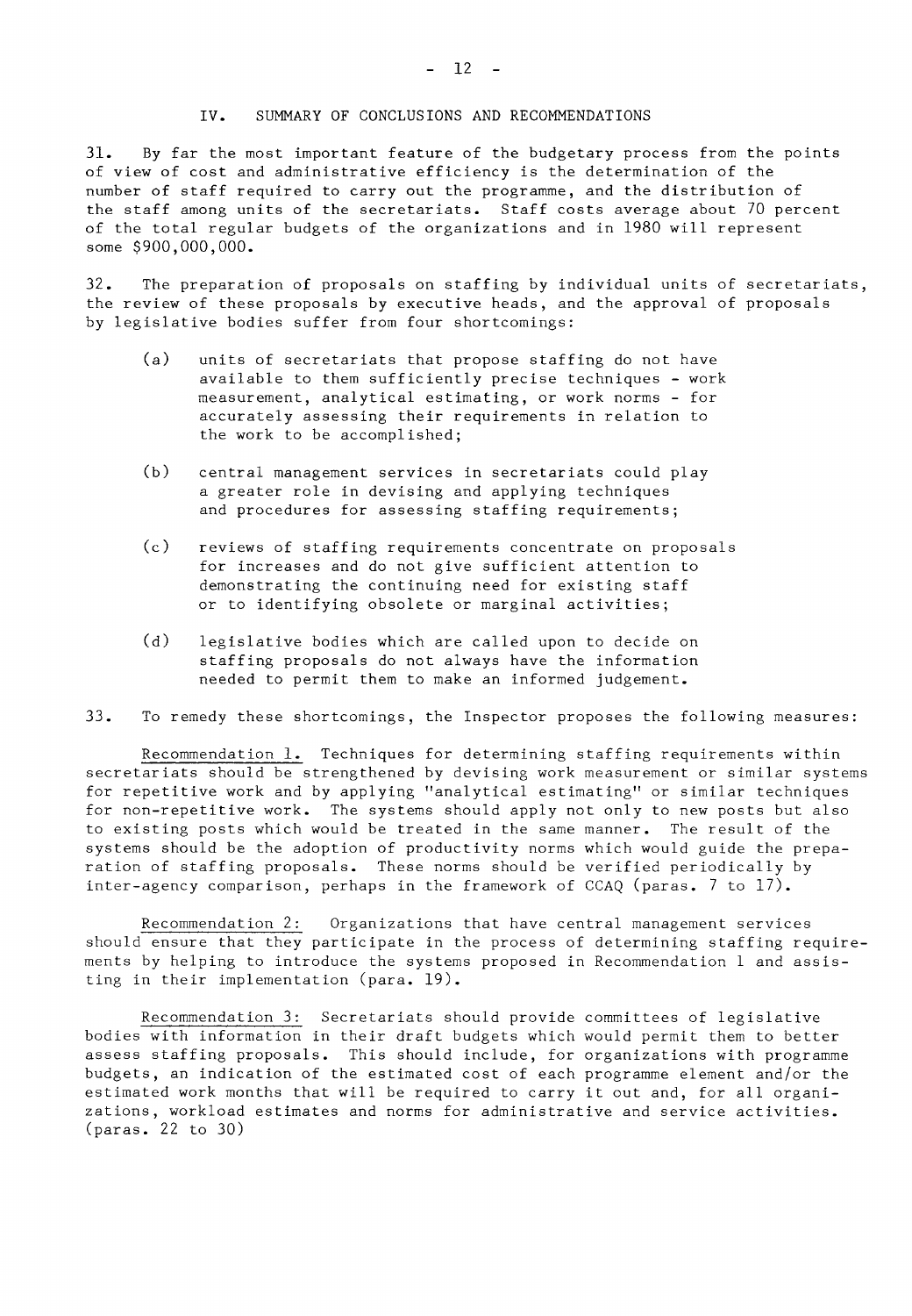Recommendation 4: Legislative bodies should also use the additional information provided for determining whether the cost of programme elements is commensurate with their value, especially in competition with other claims on resources, and whether there are less costly methods to achieve objectives. (para. 28)

34. The information proposed for inclusion in draft budgets in Recommendation 3 would not be voluminous. It could be inserted in budgets without increasing their overall length by adding after programme elements their estimated cost and work months required. Organizations could if their legislative bodies deem it more appropriate include in a first phase such information only for the larger programme elements, e.g., those estimated to cost over \$100,000 (para. 29).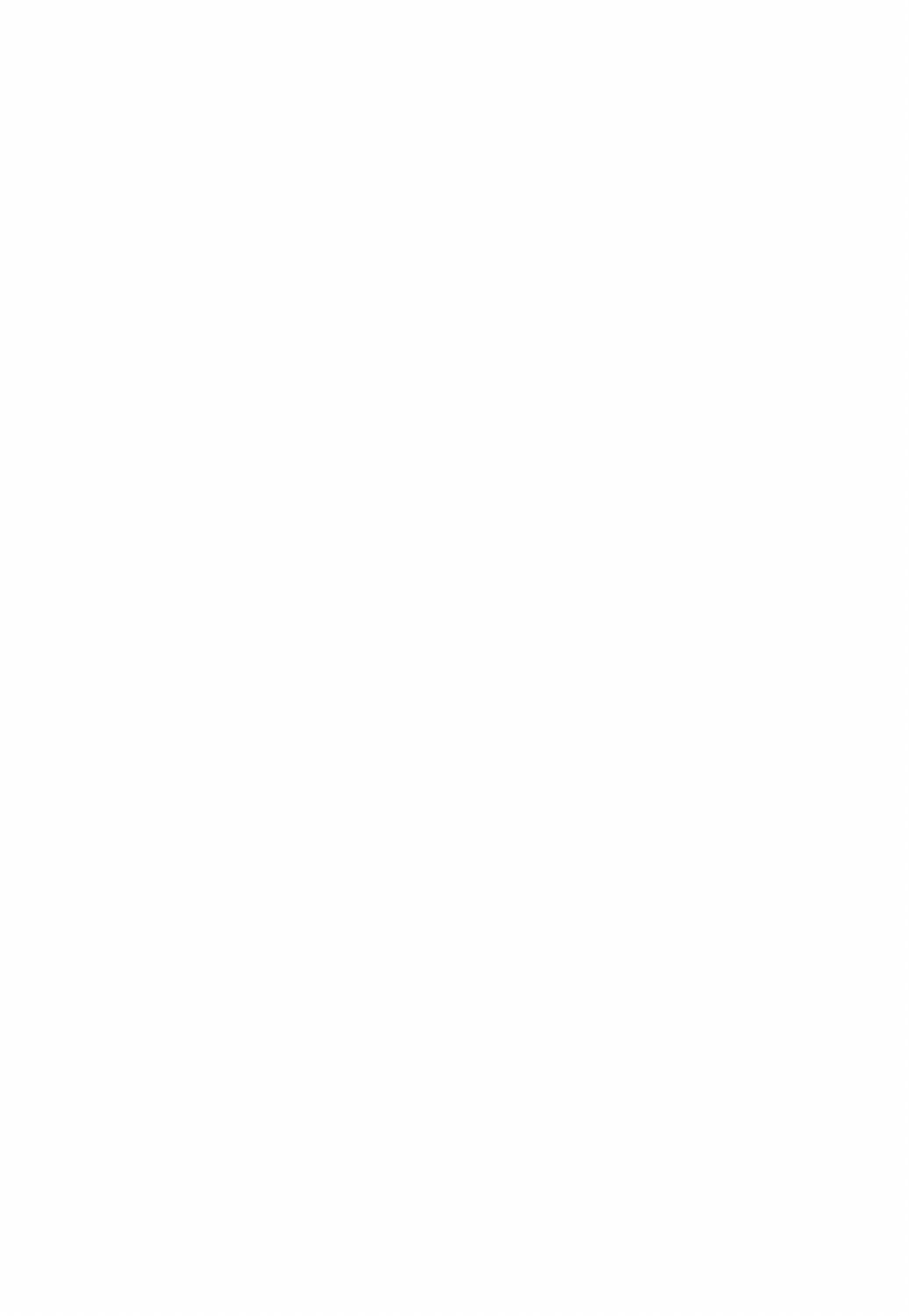# Extract from 1966 Item of UNESCO Manual (now withdrawn) on Work Measurement Reports

A. Work Measurement is a management technique aimed at determining the relationship between the volume of work performed and the staff time expended. It provides the basis for comparing quantitative performance in the same activity in the same unit over a long period of time and in similar activity in different organizations. It also provides an important element in assessing productivity and staff requirements. However, work measurement is applicable only to Units whose main work products can be expressed in terms of recurring actions of a similar nature (e.g. pages translated, staff recruited, pages indexed, etc.).

B. The General Conference at its 11th session (llC/Resolution 29) requested the Director-General to make workload studies, and the Executive Board at its 60th session (60 EX/Decision 15.7) endorsed the basis for establishing the work measurement reports described in the paragraphs which follow.

C. Responsibility. Guidance on technical aspects and the final preparation of work measuremenet reports are the responsibility of the Management Division of the Bureau of the Budget (BB). These reports cover each calendar year and are prepared on the basis of annual data supplied by selected Units in the form specified in para. F below.

D. The Organizational Units for which work measurement reports are to be made are proposed by BB in consultation with the department director and approved by the Assistant Director-General for Administration (ADC/ADM).

E. Work products. One or more work products are selected by BB in agreement with the department for each Organizational Unit for which a work measurement report is to be prepared. Work products should be representative of the output of the Unit and should be produced in reasonably large quantities by an identifiable group of staff members. Examples of work products are: a standard page translated; a personnel action; a request for information answered; a purchase order despatched; a document classified; etc.

F. Data supplied by Units. Each unit for which a work measurement report is required forwards, through its department director, to BB by 31 January of each year data covering the activities of the preceding calendar year under the following headings for each work product:

- 1. a list, showing the post number, grade and name of incumbent, of established posts engaged in producing or supervising the production of the agreed work products. When the work product represents only part of a staff member's time, the estimated percentage of time devoted to that activity is specified. The supervisory posts are indicated by an asterisk;
- 2. a list of the number of working days lost, by category of staff (General Service and Professional), because of:
	- a. annual leave;
	- b. sick leave ;
	- c. maternity leave;
	- d. other leave;